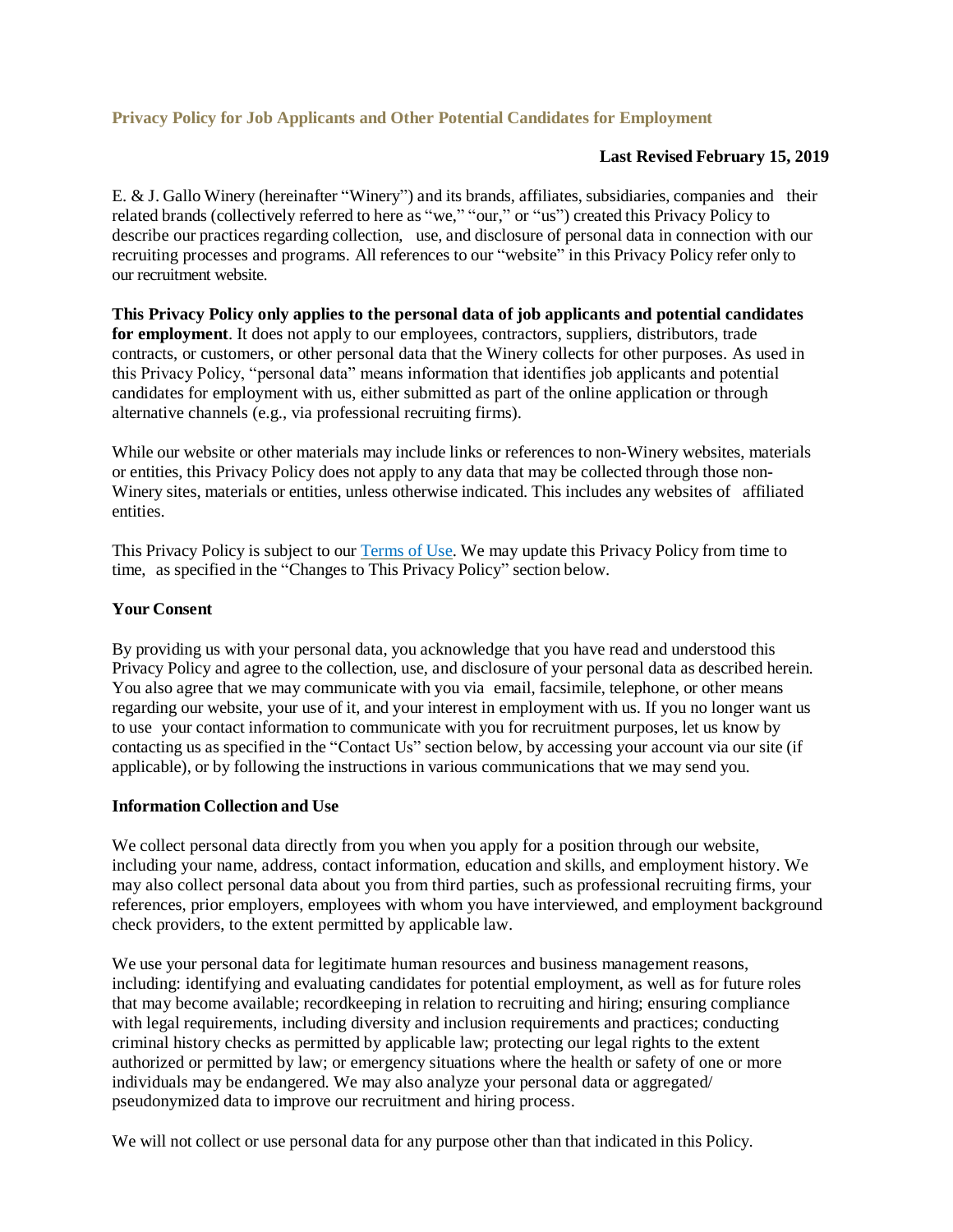## *Cookies and other tracking technologies*

As you use our website, some information may be "passively" collected using various technologies, such as cookies, web beacons, pixels, clear gifs, and navigational and location data collection (clickstream, log files, server logs). Your Internet browser automatically transmits some of this information, such as the URL of the website you just visited and the Internet Protocol (IP) address and browser version currently being used by your computer. Such technologies help us to keep track of your interactions with our website and provide you with a more customized experience. More [Details](http://www.gallo.com/legal/privacy)

## **Disclosure of Information**

Your personal data may be accessed by our recruiters and interviewers. Individuals performing administrative functions and IT personnel may also have a limited access to your personal data to perform their jobs. We also share your personal data with other third-party service providers that may assist us in recruiting talent, administering and evaluating pre-employment screening and testing, and improving our recruiting practices. We maintain processes designed to ensure that any processing of personal data by third-party service providers is consistent with this Privacy Policy and protects the confidentiality, availability, and integrity of your personal data.

We will disclose your personal data to governmental authorities, or other third-parties, when required by law. In addition, we may disclose or transfer your personal data in the event of a re-organization, merger, sale, joint venture, assignment, or other transfer or disposition of all or any portion of our business.

The recipients of these disclosures of your personal data may be located in other jurisdictions that might not provide a level of protection equivalent to the laws in your jurisdiction. By submitting personal data to us, you consent to the transfer of such personal data outside your jurisdiction.

# **Data Retention**

If you accept an offer of employment by us, any relevant personal data collected during your preemployment period will become part of your personnel records and will be retained in accordance with law and the terms of your employment. If we do not employ you, we may nevertheless continue to retain and use your personal data for a period of time for system administration purposes, to consider you for potential future roles, and to perform research. Thereafter, we retain a minimum amount of your personal data to record your recruiting activity with us.

#### **Security Measures & Data Protection**

We take appropriate technical and organizational security measures to protect personal data from loss, misuse, unauthorized access, disclosure, or alteration. Please keep in mind, however, that there is no such thing as perfect security, and no Internet transmission is ever completely secure or error-free. Moreover, you are responsible for maintaining the confidentiality of any user name and password you use, if applicable.

## **Contact Us**

\_\_\_\_\_\_\_\_\_\_\_\_\_\_

If you have questions or concerns related to this Privacy Policy or our information practices, would like to update or correct information you have provided, or would like to [opt-out](http://www.gallo.com/legal/unsubscribe) of communications from us, please [contact](http://www.gallo.com/contact) us.

# **Changes to This Privacy Policy**

This Privacy Policy may be revised from time to time for any reason. If this Privacy Policy changes, we